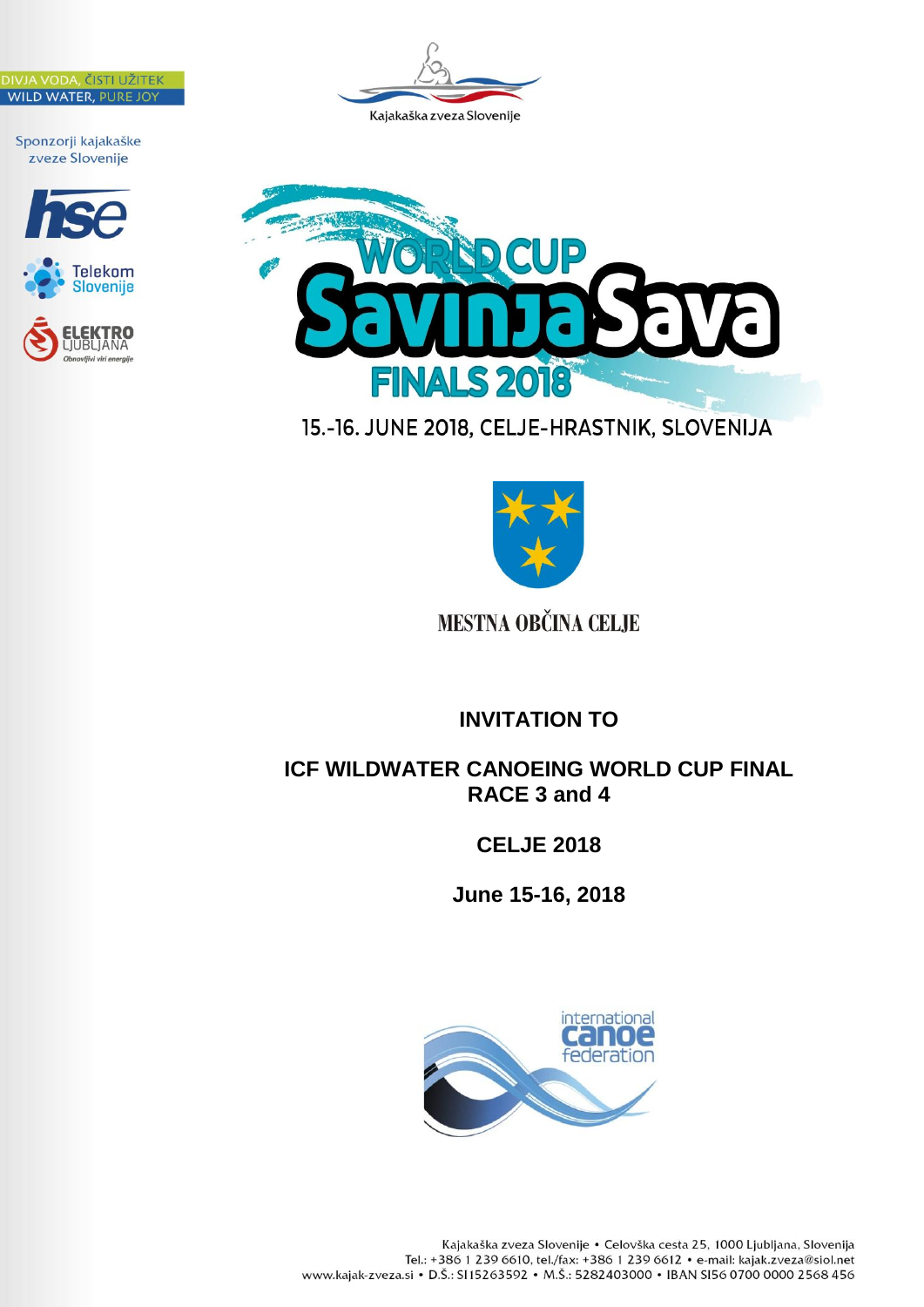





**ORGANIZER:** International Canoe Federation Canoe Federation of Slovenia Kajak kanu klub Nivo Celje

# **DATE: June 15 and 16, 2018**

**COMPETITION VENUE SPRINT – CELJE, SLOVENIA** Kajak center Špica, Kettejeva 15,Celje **N: 46 14'02.82 E 15 14'42.01**

**Difficulty: I / II Length: 250m**



Venue is located in the Celje city.

## **COMPETITION VENUE CLASIC – HRASTNIK – SAVA, SLOVENIA**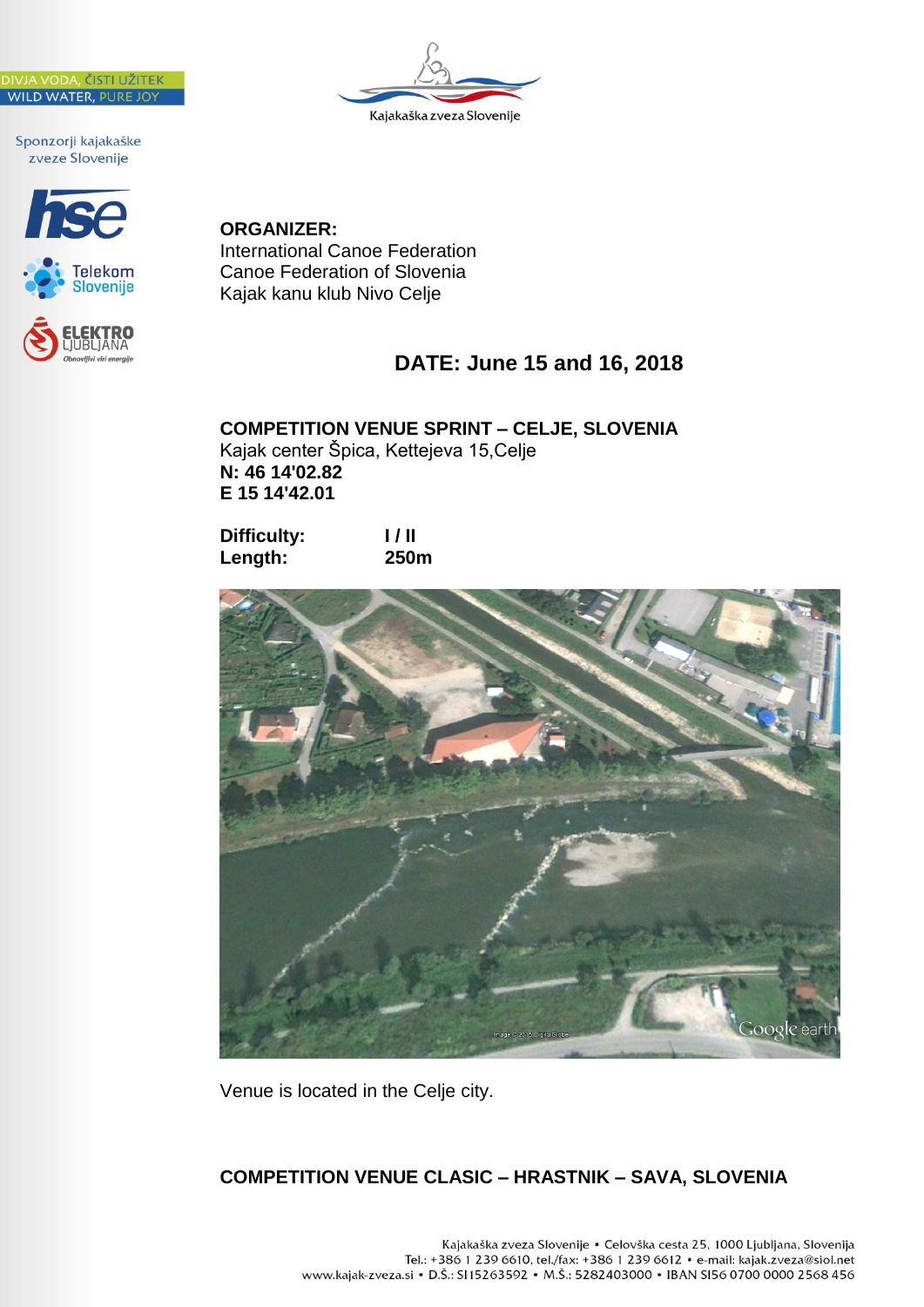







**Start: N: 46° 7'31.27" E: 15° 3'25.00"**

**Finish line: N: 46° 7'20.17" E: 15° 5'30.38"**

| Difficulty: | $\parallel$ / $\parallel$ |
|-------------|---------------------------|
| Length:     | 3,2 Km                    |

Venue is located 30 km form Celje city near city of Hrastnik. At the finish line there is a parking place, dressing room, food and drinks for competitors.

## **PROVISIONAL PROGRAM:**

**Wednesday, June 14. 2018**

**12.00–17.00 Boat measuring and equipment control 16.00 Team leaders meeting in Celje**

**Friday, June 15. 2018 Free training on the course till 16.30 16.30 start classic Masters race 17.00 start classic race**

**Saturday June 16. 2018**

### **Till 15.00 Free training on the course**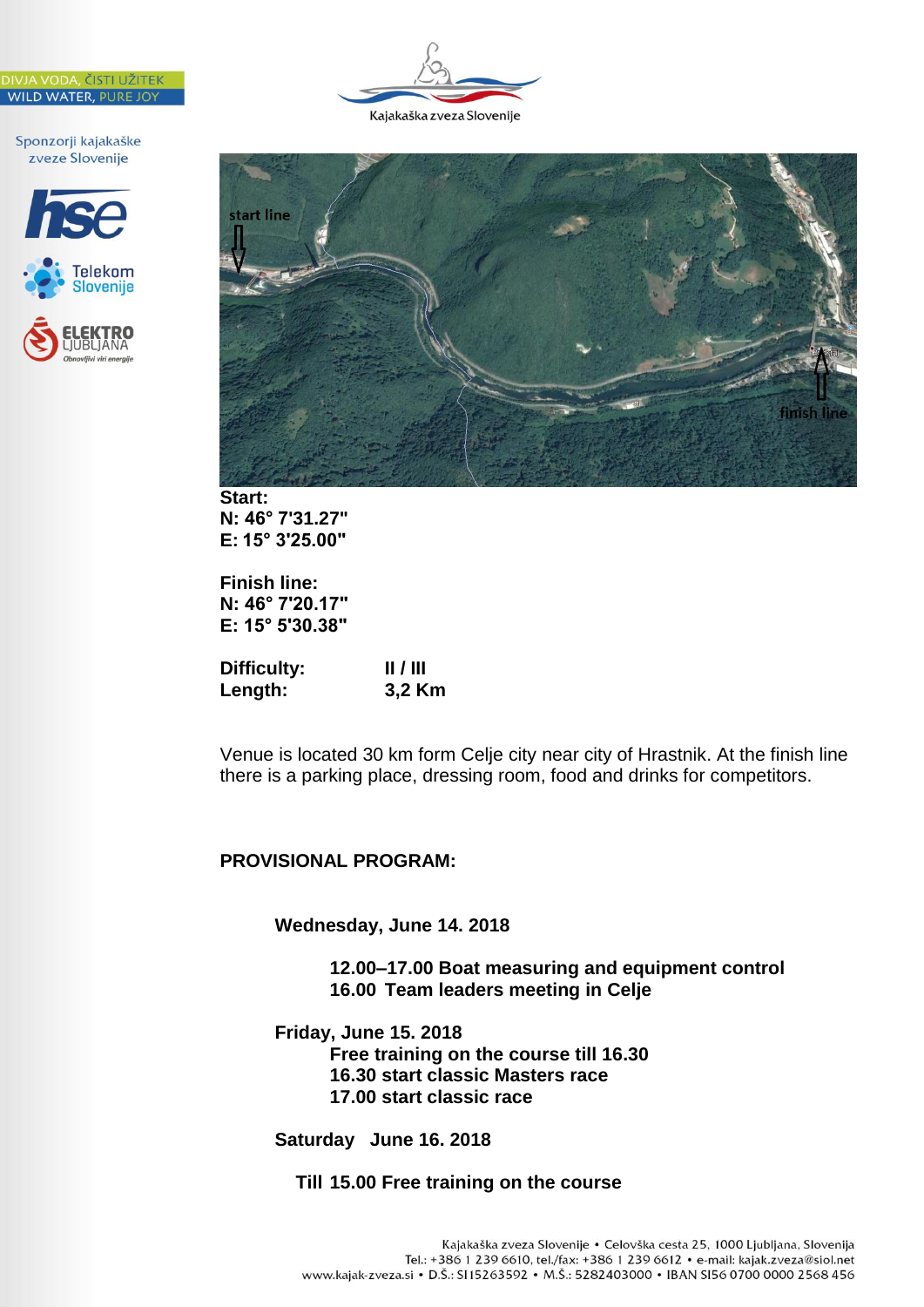





**15:00 Sprint Mater race 1st run 15:30 Sprint Master race 2nd run 16.00 Sprint individual race 1st run 18.00 Sprint individual race 2nd run 20:30 Sprint Masters Final 21.00 Sprint Finals 22.00 Prize giving for all events and closing ceremony** 

**EVENTS:**

The following events will be held in this competition:

- K-1 women
- K-1 men
- C-1 women
- C-1 men
- C-2 men
- C-2 women

6 boats per nation in each event.

**PRIZES:** Medals for best 3 in each event.

## **ENTRIES:**

Entries and accreditation requests must be made by the National Federation using the ICF's online entries system (SDP):

<https://icf.msl.es/icf/icf.jsp>

For detailed instructions on how to submit entries, please read the [SDP user](https://federations.canoeicf.com/sites/default/files/nf_userguide_v2.2.pdf)  [guide.](https://federations.canoeicf.com/sites/default/files/nf_userguide_v2.2.pdf) Any questions or issues relating to entries or accreditation should be sent to [sdp@canoeicf.com](mailto:sdp@canoeicf.com) prior to the respective deadline.

SDP user guide [http://www.canoeicf.com/sites/default/files/nf\\_userguide\\_v2.2.pdf](http://www.canoeicf.com/sites/default/files/nf_userguide_v2.2.pdf)

## **NUMERICAL ENTRIES:**

- **Numerical entries close: 30 May 2018**
- You must submit through SDP the number of athletes you will enter into each event.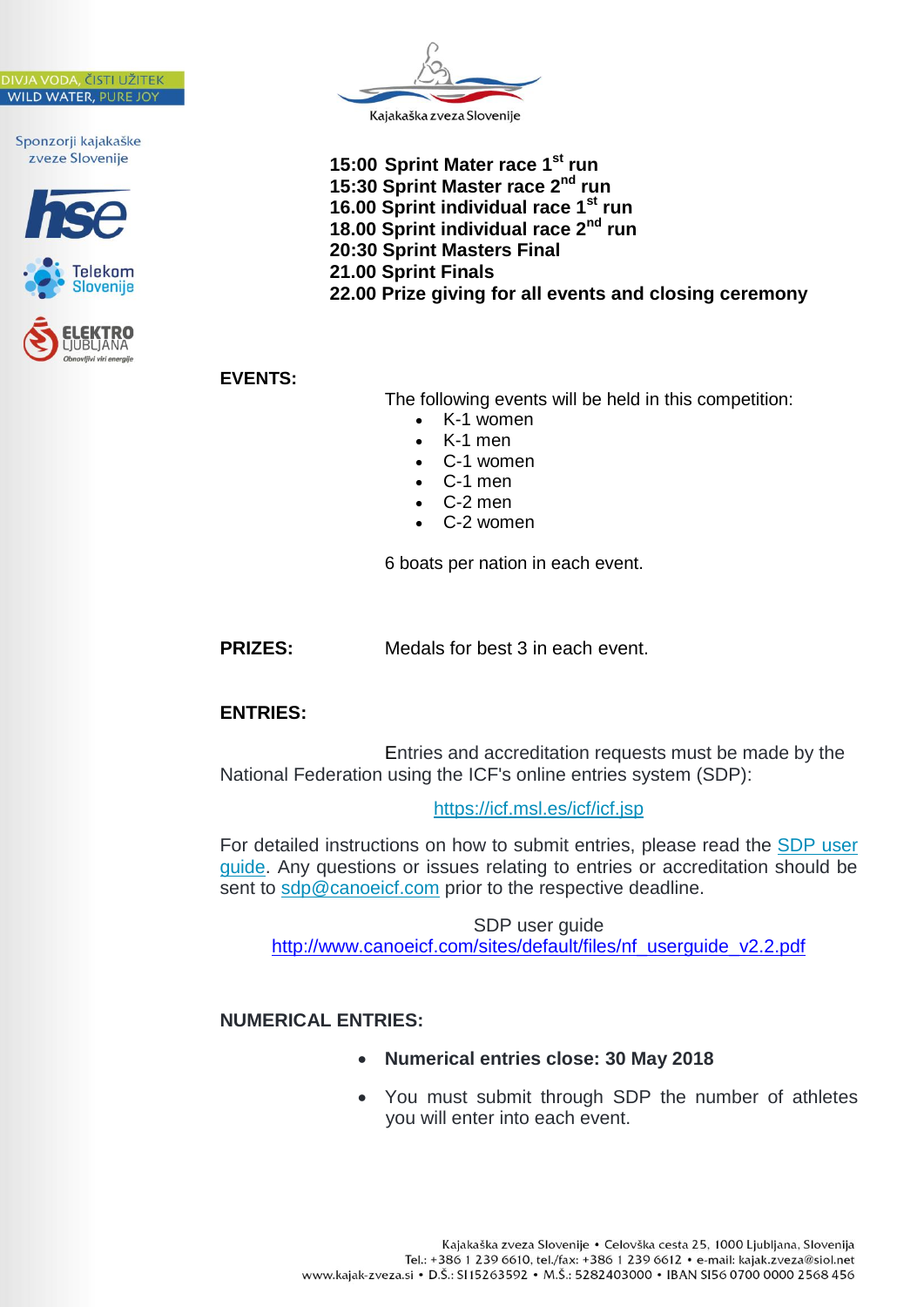





 Please also give indicative numbers for the overall number of athletes and team personnel who will attend the event with your delegation.

## **NOMINAL ENTRIES:**

- **Nominal entries close: 3 June 2018**
- Each athlete competing must be entered by name.
- Team personnel must also be submitted for accreditation at this time. These entries will be used to produce the accreditation cards for all teams.

#### **REMINDER:**

 Entries or accreditation requests sent directly to the committee or the event organiser will NOT be accepted.

## **PARTICIPATION FEE:**

The Participation fee of 30 Euros will be charged for each athlete and team official for the access period, 15.–16. 6. 2018.

## **COMPETITION RULES:**

The ICF Wildwater Canoeing Competition Rules.

#### **TRAINING:**

Free training is possible all the time, since the racing course is on the semi artificial course in Celje and Clasic race on the Sava River.

## **SPORT EQUIPMENT:**

All the sport equipment must be safe and must fulfill the ICF rules and ISO norms.

All boats must be unsinkable.

All paddlers must wear shoes on their feet.

## **WILDWATER RESCUE TEAMS:**

Wildwater rescuing will be guaranteed during the competitions days along the course. Reanimation van will be located near the finish line during the competitions days.